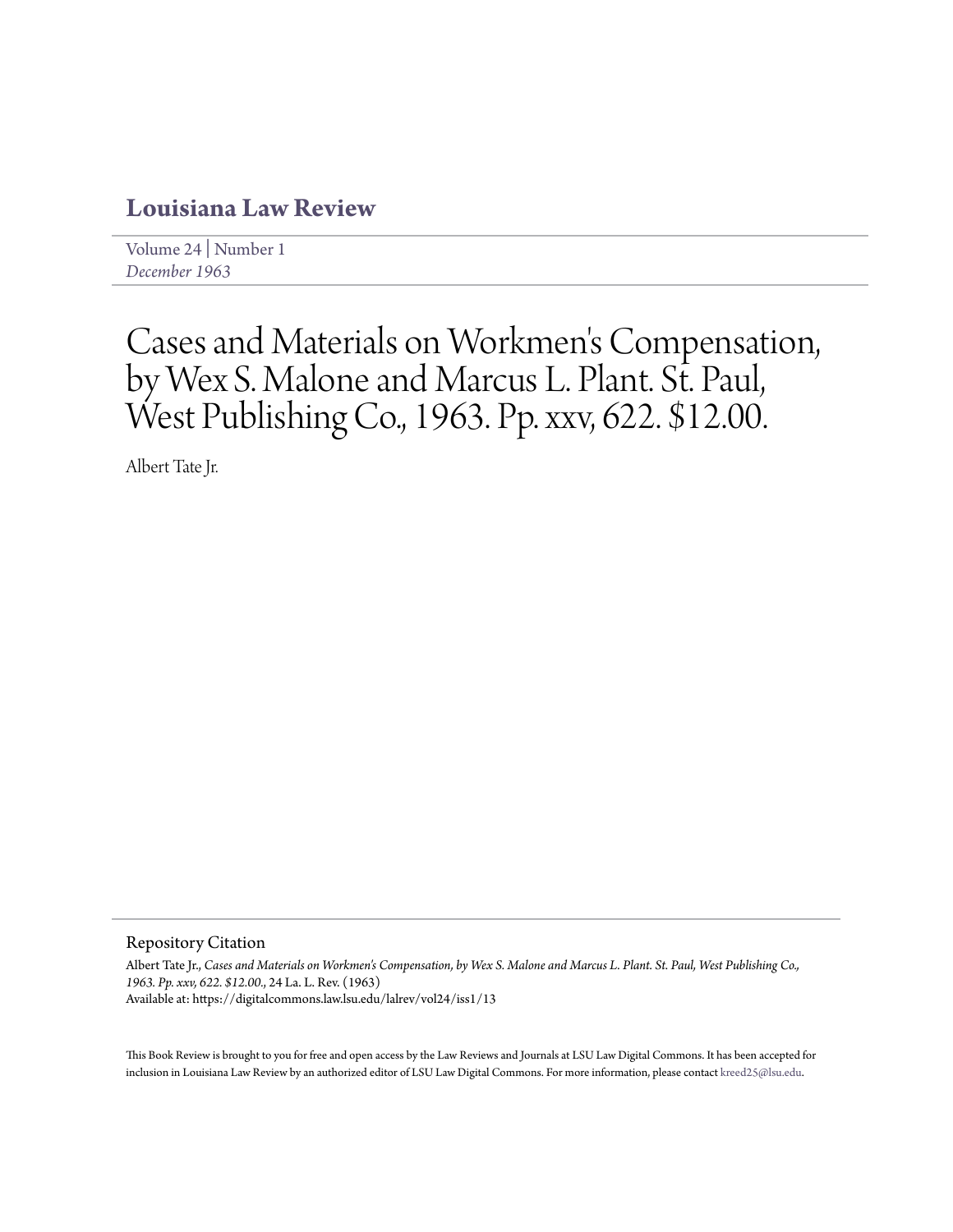## **BOOK REVIEWS**

*Cases and Materials on Workmen's Compensation,* by Wex **S.** Malone and Marcus L. Plant. St. Paul, West Publishing Co., 1963. Pp. xxv, 622. \$12.00.

 $\label{eq:2.1} \mathcal{L}(\mathcal{L}_{\mathcal{A}}) = \mathcal{L}(\mathcal{L}_{\mathcal{A}}) = \mathcal{L}(\mathcal{L}_{\mathcal{A}}) = \mathcal{L}(\mathcal{L}_{\mathcal{A}})$ 

A casebook is usually of interest only to law professors and law students. If a practitioner has any casebooks in his working library, they are usually regarded as having value only as a sentimental reminder of law school days. There are exceptions, of course, such as Professor Henry George McMahon's work on Louisiana practice and procedure,' a research and reference work much and frequently used by the practicing Louisiana lawyer.

The subject collection of cases and materials on workmen's compensation law will, in the reviewer's opinion, constitute another brilliant exception to the general rule that casebooks are little referred to by the lawyer in active practice; for this casebook, edited by Louisiana's own Professor Wex Malone and by Professor Marcus L. Plant of the University of Michigan, offers considerable promise in the way of practical research assistance to a sitting judge or a practicing attorney.

First, probably, this review should attempt to evaluate the work in the light of its original purpose, which was for use in the law schools. Succinctly, this casebook seems to be a fascinating and excellent teaching tool.

The organization and contents of the work are both comprehensive and provocative. To this writer, it seems that the hundred and some subsections of the thirteen chapters treat in depth every significant major and minor question which may arise in workmen's compensation law under any of the varying state statutes. Full background material is included in most instances, with succinct summaries of significant current and historical attitudes and reasoning dealing with the question.

In general, each of the topics treated by the work includes a pithy text introduction, then a decision or so selected on the basis of its opportunity for challenging penetration in the heart of legal theory concerning the topic, finally followed by a con-

**<sup>1.</sup> MCMAHON, LOUISIANA PRACTICE (1939).**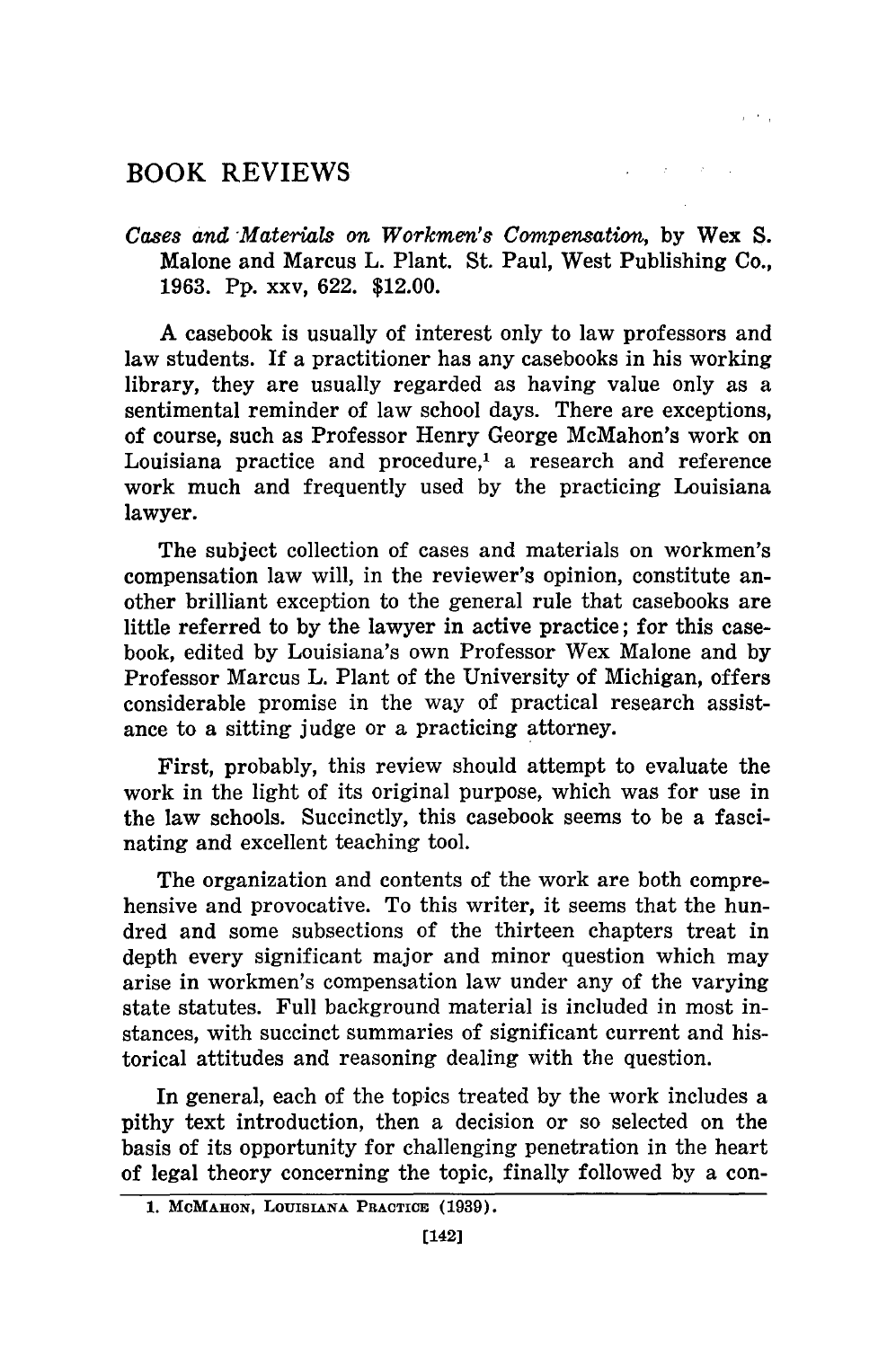centrated text summary, on a comparative law basis, of general principles utilized in consideration of the question by the various American jurisdictions. These text commentaries include reference to law review and treatise treatment relating to the basic law-fact type-situation under discussion.

As a teaching aid, the text materials serve to place the question under discussion within the context of general compensation law, and also to provide an in-depth knowledge of background and comparative developments relating to it. The selected cases themselves are unusually interesting and lend themselves to thought and discussion concerning the central legal issues and policy considerations involved in litigation concerning the matter.

When the casebook is used as a teaching aid, supplementary reference to the leading cases of a particular jurisdiction concerning the type-situation treated by the text should readily produce a familiarity with the application in any particular jurisdiction of the specific principle of compensation law under consideration. In addition, understanding how the particular results are intellectually justified or how they are subject to attack within the general context of workmen's compensation law, ' the students should probably be in a position to apply a creative (rather than a merely mechanical) approach, when needed, should the legal question arise in their active practice in later years.

Prior to reading this work, I had thought that, since workmen's compensation is so much a creature of localized statute, a casebook on the subject must be either too generalized or too specific to be useful. After reading the work, I can see that, despite any dissimilarity of the specific statutory provisions of the various states, nevertheless most of the practical problems and choice-of-legal-approach questions with regard to specific type-situations are sooner or later common to workmen's compensation law almost everywhere.

Because of the perception of the editors in cutting through the jungle of semantics and prior jurisprudence which otherwise faces one studying the decisions interpreting the compensation statutes of other jurisdictions, and because the editors selected cases which focus upon the basic type-situations and approaches of workmen's compensation law everywhere, this work, includ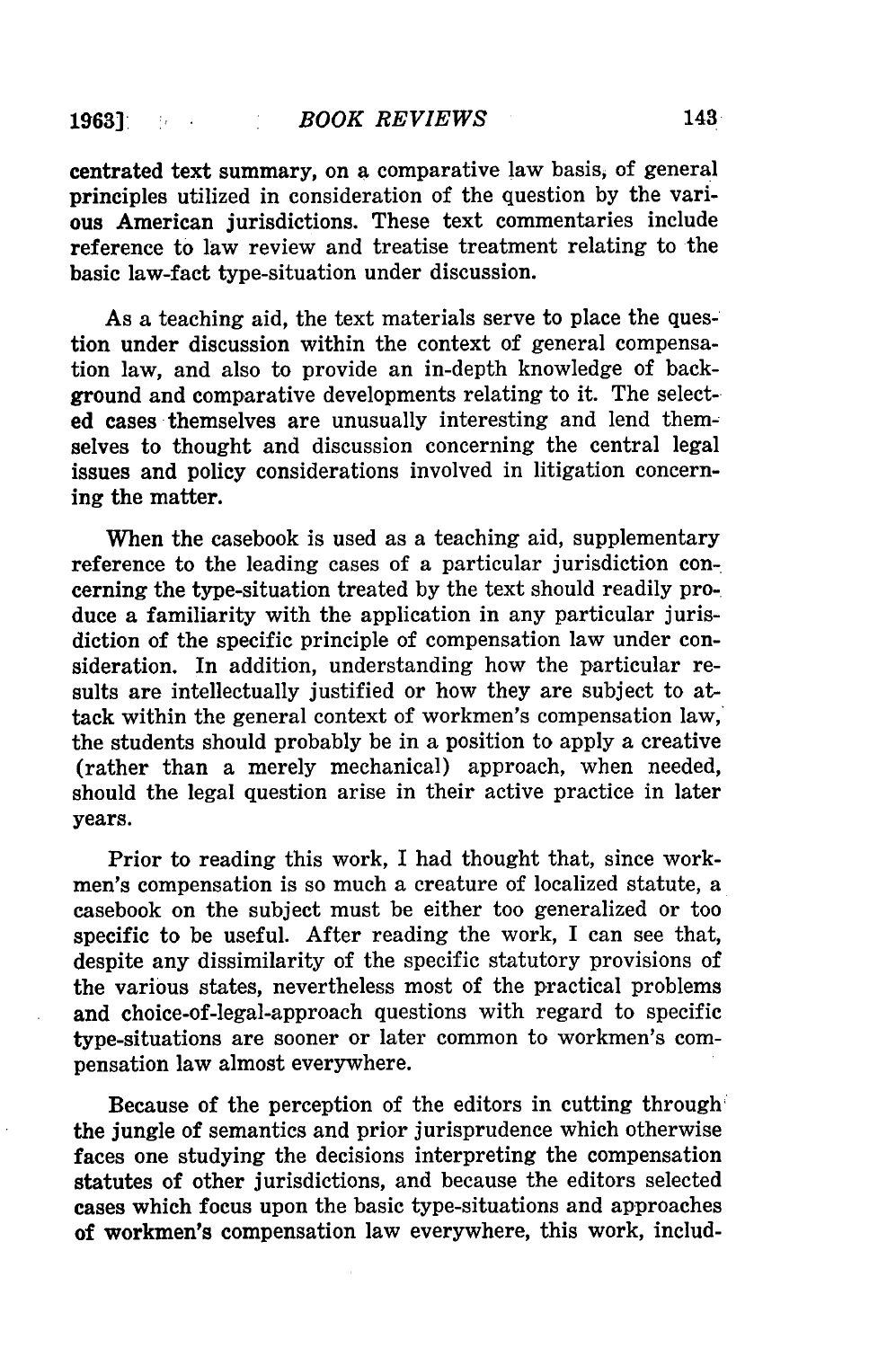ing its concentrated and comprehensive text materials, seems to the reviewer to offer promise as an excellent research assistant.

Here in Louisiana, for instance, our compensation law has crystallized on many of the points covered **by** the work; but it has not on all of them, nor has any development at all taken place on some of them. As to those topics on which Louisiana law has not crystallized, this work offers an excellent arsenal of contrasting or alternative intellectual approaches to the decision of the question, as well as a ready reference to recent law review treatments covering the frontier areas of litigation concerning the topic. Such ready reference is not readily available in the library locally available to most of us, which often includes the standard encyclopedias and treatises, but which usually does not afford us easy access in depth to provocative discussion of developing lines of thought in unsettled areas **of** the law, with ready reference to current law review and other research sources. <sup>2</sup>

For instance, so far as I know, the Louisiana courts have never treated the considerations involved in determining whether a suicide's beneficiaries are entitled to workmen's compensation benefits. If the question ever arises, then pages 261-64 and **365-68** of the subject work will provide probably as immediate an approach as possible into the historical and current treatment of the question in other jurisdictions.

Again, for example, about ten years ago an occupational disease coverage (R.S. **23:1031.1)** was added to the Louisiana workmen's compensation act. It may be presumed that questions with which our Louisiana courts in the future will be faced in the application of this statutory coverage have in most instances been considered **by** the courts of the other jurisdictions which have had a longer jurisprudential experience with statutory occupational disease provisions. We may find that the approaches and solutions in such other jurisdictions, as set forth in the subject work, are of interest and help to us in Louisiana, as the questions arise here. See Chapter **6,** Section 2, "Occupational Diseases," pages **283-310.**

<sup>2.</sup> **As** more and more Louisiana practitioners are discovering to their benefit, the resources of the Law Library of Louisiana in the Supreme Court Building in New Orleans are at their disposal without leaving their offices in their home towns. Through the cooperation of the Louisiana State Bar Association with the efficient staff of this library, any lawyer or judge can upon request to the library obtain a photocopy of any law review article or reported decision, at a relatively inexpensive cost and usually **by** return mail.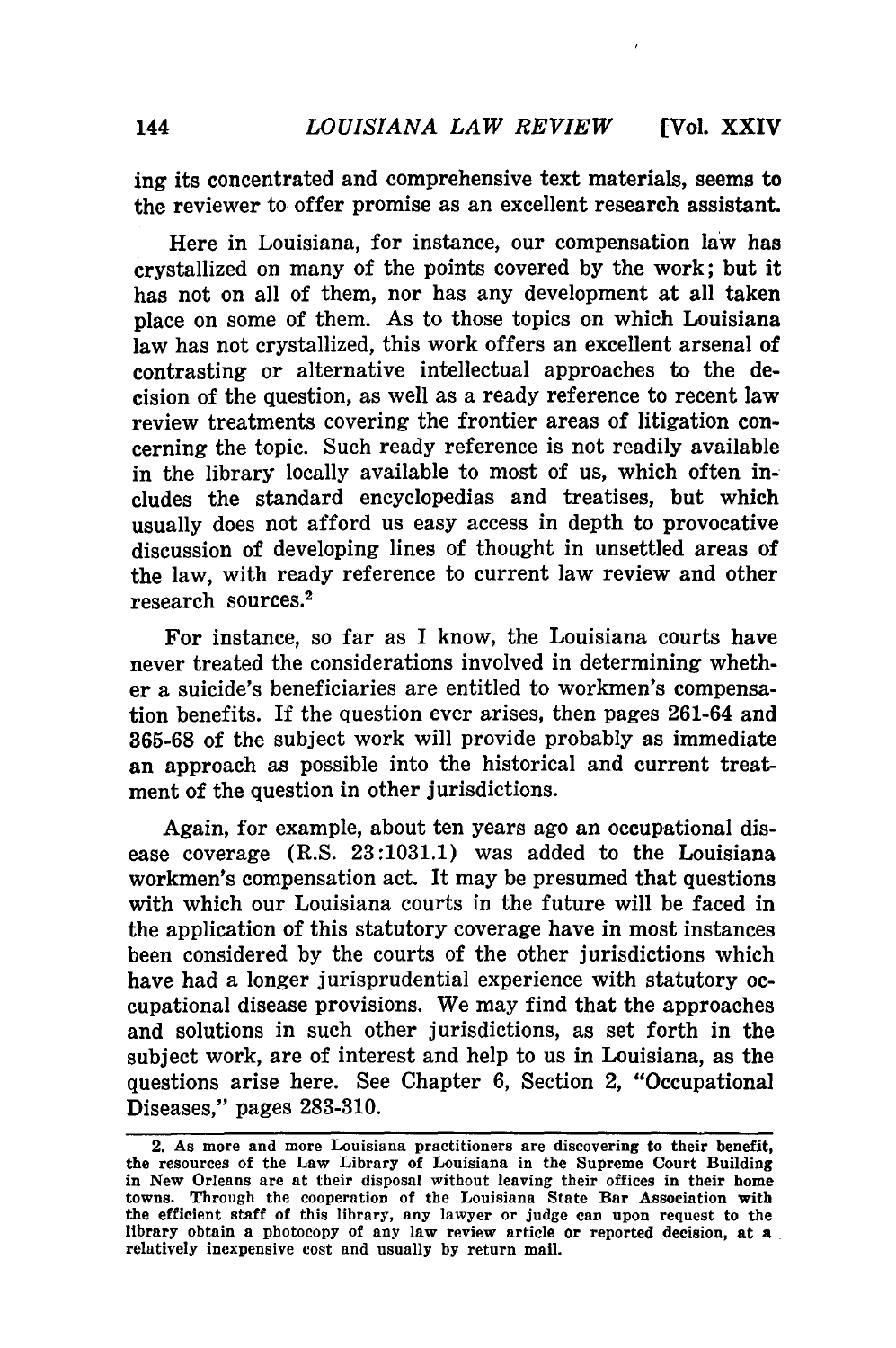This reviewer found the work of interest to him also as an antidote to stereotyped (non-) thinking on routine questions of our own Louisiana compensation law. Reference to the analyses or varying approaches as to a particular question, indicated **by** the included cases considering it or **by** the text of the editors, may have this value for the practicing judge or attorney faced with the feeling that there is a more satisfactory approach to a particular question under consideration than as yet developed **by** the Louisiana jurisprudence.

For instance, in "The Significance of Medical Evidence" (Chapter **7,** Section **3, pp.** 324-32), the reviewer received some confirmation of his growing feeling that there are limits to the usefulness of medical evidence, and that the testimony of medical experts is not necessarily the be-all and end-all in the determination of disability.3 "Medical" questions of work-produced disability often really require consideration of testimony and evidence additional to that of the medical experts, whose educated guess in borderline situations is often after all based not only upon their learning and training in the inexact science of medicine, but also sometimes upon their lay evaluations as men. Medical laymen may sometimes be in as good or even a better position to make these lay evaluations as our esteemed brothers of the medical profession. <sup>4</sup>

With regard to the usefulness of this work to a practitioner with a practical problem, I should probably note the unusually detailed index based on the descriptive word approach. Because of this, it is the work of only a second or so (as I found when using the work this summer as a practical research aid) to locate immediately the section of the materials applicable to a particular point of inquiry.

As noted earlier, the comprehensive scope of this work must

4. See, for example, Vidrine v. American Employers Insurance Co., 129 So. 2d 288 (La. App. 3d Cir. 1961), and Corral v. Crawford Homes, Inc., 113 So. 2d 820 (La. App. 1st Cir. 1959).

**<sup>3.</sup>** In contemporary days, compensation litigation in Louisiana is sometimes thought to have degenerated all too often into the production of an array of opposing medical experts, selected not so much to discover what is or is not wrong with the claimant, but rather on the basis of their honest predilections in favor of or contrary to weight being given to subjective complaints, or a Spartan as opposed to an ultra-humanitarian concept of total disability, etc. The medical experts having neatly cancelled one another out, sometimes the court must determine the disability or not on the basis of the other evidence and circumstances shown by the record which, actually, should have had great weight in the determination of the matter whether there were two or were twenty medical opinions or, for that matter, none.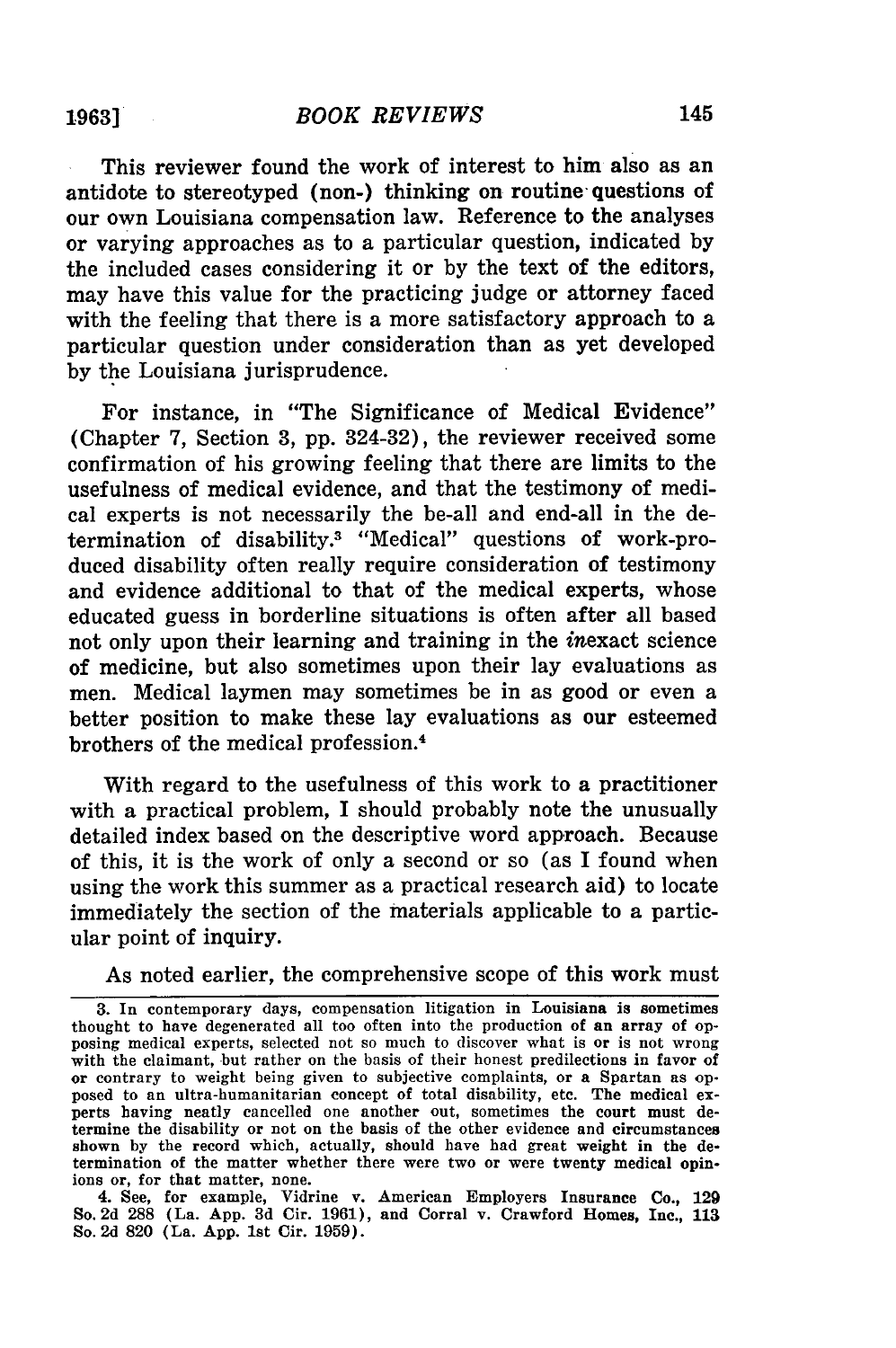cover all the significant major and minor questions and typesituations. considered throughout America under the varying state enactments.

As some indication of the comprehensive scope of the work, the writer simply cites the title of each of the thirteen chapter headings: **1.** Employee's Remedies Prior to and Apart from Workmen's Compensation; 2. The Compensation Principle; **3.** The Employer-Employee Relationship; 4. Accidents During the Course of Employment; **5.** Accidents Arising Out of the Employment; **6.** Accident and Occupational Disease; **7.** Proof of Causation; **8.** Effect of Independent Cases after the Accident; **9.** Compensation for Non-fatal Injury; **10.** Death Benefits; **11.** Administration of Workmen's Compensation Laws; 12. The Third Party Suit; **13.** Conflict of Laws."

Likewise, each chapter is subdivided into treatments of the meaningful litigation areas evolved and evolving in the area of compensation law treated **by** that chapter. For instance, the discussion in Chapter 4, "Accidents During the Course of Employment," is divided into sections and then subdivided again, to treat each of the following subdivided topics in depth: Introduction - The Classification of Risks Covered **by** the Compensation Act; Section 1. Accidents While Employee is at Work – Acts for Strangers **-** Volunteering Help to Fellow Workers; Section 2. Accidents While Employee is Ministering to His Personal Needs or Pleasure – Mealtime Injuries Off Premises – Preparatory Acts and Relief from Discomfort; Section **3.** Accidents Resulting from Horseplay and Prohibited Activities -- Employer's Defenses -- Injuries Through Horseplay -- Violations of Rules and Instructions -- Employer's Defenses-Willful Misconduct of Employee -- Employer's Defenses-Disobedience of Safety Rule or Failure to Use Safety Device; Section 4. Accidents While Going to or Coming from  $Work—Going to and$ from Work, **Off** Premises, Special Errand **-** Riding in Vehicle Supplied **by** Employer - Payment **by** Employer for Time of Travel or Travel Expense; Section **5.** Mixed Purpose Trips-Home as Business Situs **-** Dual Purpose Trips-Deviations **-** Deviations; Section **6.** Unexplained Deaths.

We need refer only briefly to the other works and many law

**<sup>5.</sup>** The appendices include, inter alia, comprehensive tables summarizing the provisions of each of the state compensation statutes, as well as a complete text of several federal statutes.